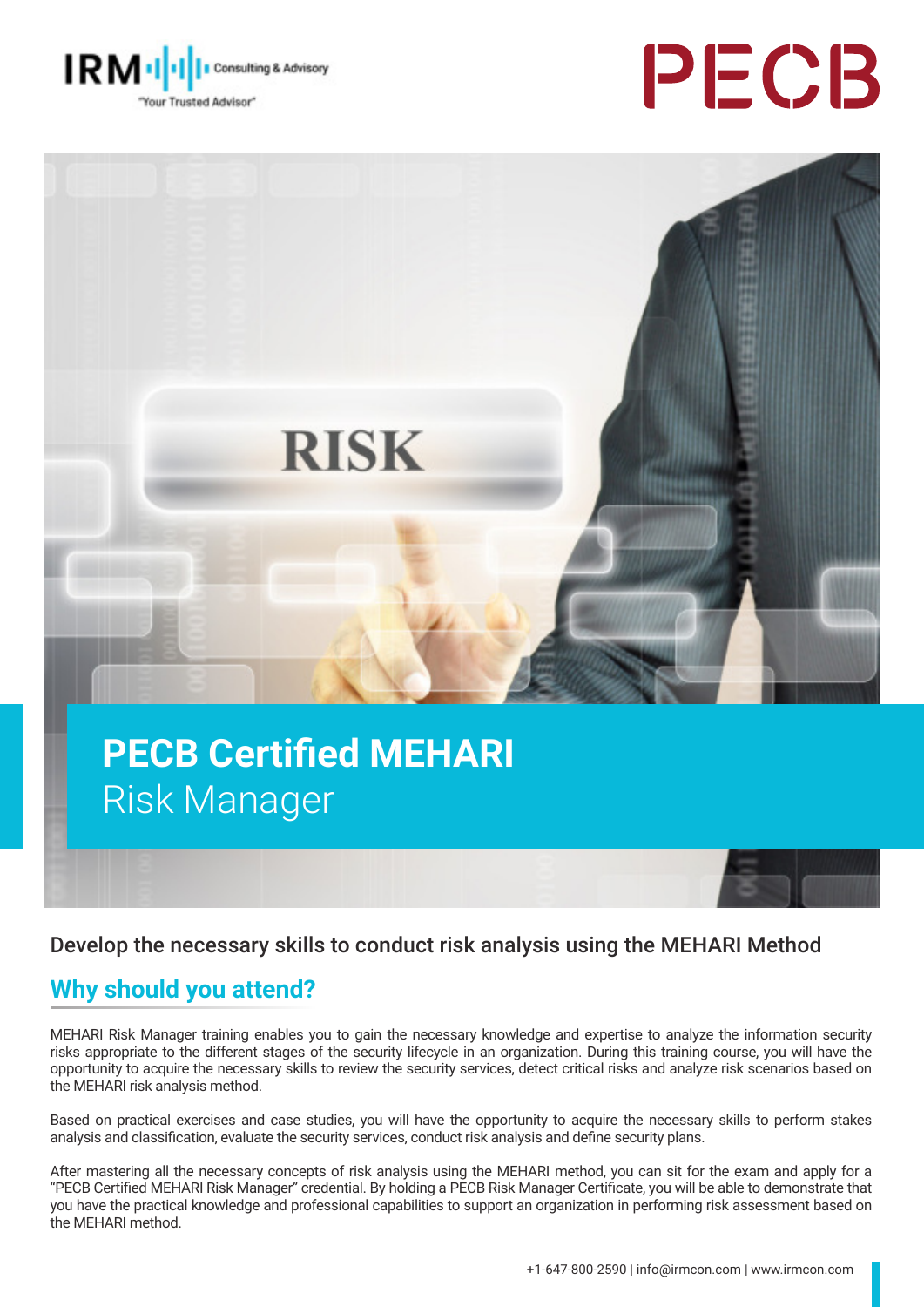

### **Who should attend?**

- > Individuals seeking to gain a thorough understanding of MEHARI risk analysis method and MEHARI risk model
- $\triangleright$  Managers seeking to develop the necessary skills to support organizations in information security risk analysis
- $\blacktriangleright$  Auditors seeking to gain a thorough understanding of the MEHARI method
- $\triangleright$  Members of an information security team seeking to advance their skills and gain a thorough understanding on how to evaluate the quality of security services

#### **Course agenda** Duration: 3 days

- **Day 1** Introduction to concepts and phases of MEHARI risk analysis method
- **Day 2** Conducting risk analysis using MEHARI method
- **Day 3** Security planning according to MEHARI method and Certification Exam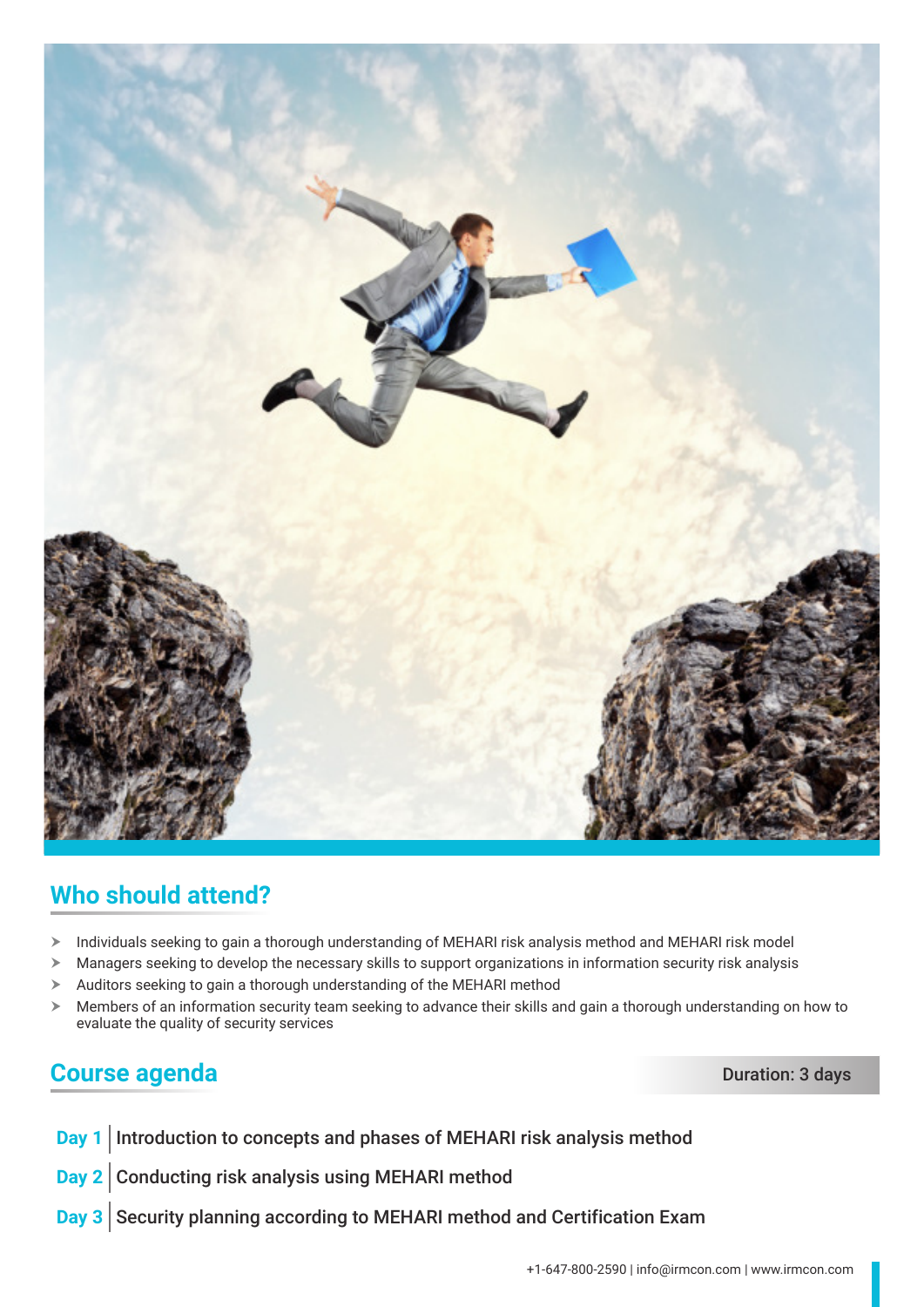

## **Learning objectives**

- $\triangleright$  Understand the concepts and general principles associated with MEHARI risk analysis method
- $\geq$  Gain a thorough understanding of the four phases of the MEHARI approach
- $\triangleright$  Develop the necessary skills to identify malfunctions, analyze scenarios of each malfunction, identify the malfunction value scale and prepare a formal classification of the information system assets
- > Develop the necessary skills to evaluate the quality of security services in an organization based on MEHARI method
- > Understand MEHARI risk model
- Develop the necessary skills to characterize risk, analyze risk situations and conduct quantitative analysis of a risk situation
- $\blacktriangleright$  Acquire the necessary skills to develop security plans based on MEHARI approach

#### **Examination** Duration: 2 hours

The "PECB Certified MEHARI Risk Manager" exam fully meets the requirements of the PECB Examination and Certification Programme (ECP) and is labeled by CLUSIF. The exam covers the following competency domains:

- **Domain 1** Fundamental concepts, principles, and approaches of information security risk management based on the MEHARI method
- **Domain 2** Implementation of an information security risk management program based on the MEHARI method
- **Domain 3** Information security risk assessment based on the MEHARI method

For more information about exam details, please visit [Examination Rules and Policies](https://pecb.com/en/examination-rules-and-policies).